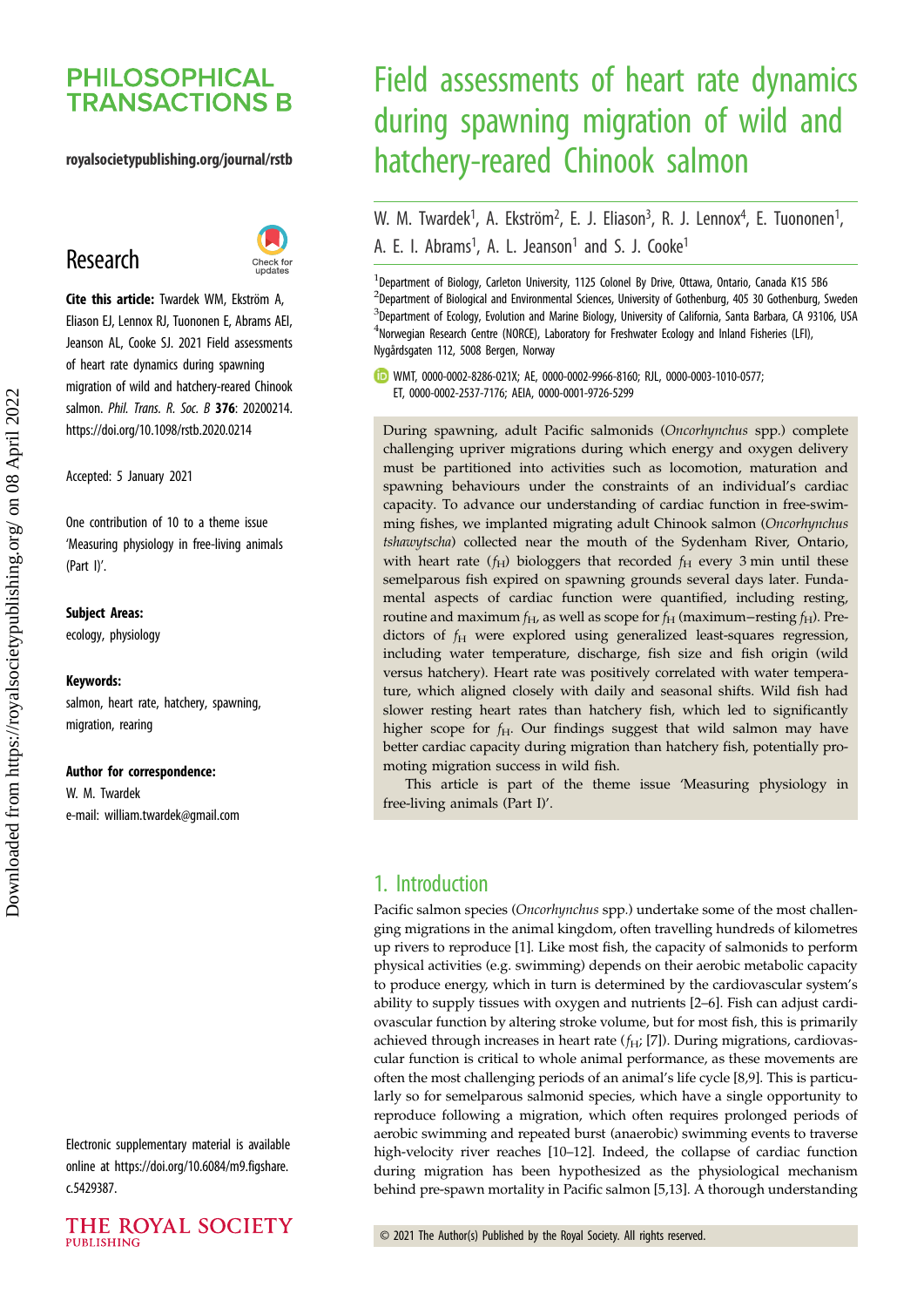2

of cardiac performance during migration and the factors affecting cardiac physiology is, therefore, prudent to effectively conserve and manage Pacific salmon populations [\[14](#page-8-0)].

Various biotic and abiotic factors may influence cardiac performance during salmonid spawning migrations. Warm water temperatures place a higher demand on the cardiovascular system to maintain tissue oxygen supply ([\[15](#page-8-0)]; see [\[16](#page-8-0)]). At high temperatures the heart may not have sufficient capacity to deliver necessary oxygen throughout the body, potentially leading to migration failure, and even death [\[5,](#page-7-0)[13](#page-8-0)]. Similarly, biotic factors such as the body size or sex of a fish are known to influence metabolic rate [\[17](#page-8-0),[18](#page-8-0)]. Oxygen consumption rate and heart rate should scale universally with body mass in animals with closed circulatory systems (in theory: [[19\]](#page-8-0)), though this is often not the case [\[20](#page-8-0)]. This notion of cardiovascular scaling has yet to be thoroughly investigated in fish, although a study in Chinook salmon did not find evidence that heart rate scales with body mass [[21\]](#page-8-0).

Individual life-history, including rearing conditions, can influence animal phenotypes and has been shown to alter both cardiac morphology and physiology [[22](#page-8-0)–[24](#page-8-0)]. This suggests that cardiac performance could differ for fish reared in wild versus hatchery environments (a common practice for salmonid species; [\[25](#page-8-0)]). Farmed salmonids often display abnormalities associated with the orientation, shape and alignment of the heart in comparison with their wild counterparts [[23\]](#page-8-0). According to Brijs et al. [[24\]](#page-8-0), a major contributing factor to cardiac abnormalities may be accelerated growth rates associated with early rearing stages—an outcome common in hatcheries where fish may be overfed and where metabolic expenditures are lower than in the wild [\[26](#page-8-0)]. Moreover, the speed of growth during early rearing stages (up to smoltification) has been linked to cardiac abnormalities (e.g. rounded ventricles) 1 year after hatchery exposure [[27\]](#page-8-0). Morphological abnormalities associated with farmed and hatchery salmonids (i.e. ventricle shape and alignment) can result in impaired cardiac function, lowered swimming performance and elevated risk of mortality [\[23](#page-8-0),[27,28\]](#page-8-0). Indeed, it has been observed that reproductive fitness is lower in hatchery versus wild salmonids, indicating early rearing conditions do have long-term consequences on fitness-related traits [\[29](#page-8-0),[30\]](#page-8-0). Nevertheless, little is known about whether differences in rearing conditions can have lifelong impacts on heart function in salmonids. It has been documented that hatchery rearing environments explain a significant proportion of epigenetic variation in Pacific salmonids [[31,32](#page-8-0)] and that conceivably these changes could lead to lifelong phenotypic alterations [\[33](#page-8-0),[34\]](#page-8-0).

Whereas a substantial amount of information exists on cardiac function in salmonids, much of what we know has been derived from experiments conducted in captivity, which may oversimplify conditions in natural environments (discussed in [\[35](#page-8-0)]). Moreover, most information from previous assessments of cardiac performance during swimming stems from experiments conducted in a laboratory setting where fish have been tethered to recording equipment, while swimming in enclosed spaces, e.g. swim tunnels [\[5,](#page-7-0)[8](#page-8-0),[36,37\]](#page-8-0). However, recent developments in biologging technology have increased our ability to assess the physiological performance of freeswimming fish in their natural environments [\[38](#page-8-0)]. To advance our understanding of cardiac function in fish within the natural environment, we implanted adult Chinook salmon (Oncorhynchus tshawytscha) from the Sydenham River (located in Owen Sound, Ontario) with heart rate  $(f_H)$  biologgers that monitored  $f_H$  during their upstream migration until fish expired on spawning grounds. Fundamental aspects of cardiac function were quantified, including resting, routine and maximum  $f_{\rm H}$ , as well as scope for  $f_{\rm H}$  (maximum–resting  $f_{\rm H}$ ; as per [\[39](#page-8-0)]). The influence of various biotic and environmental predictors was explored including the origin (wild versus hatchery), water temperature and body size of fish, as well as discharge. It was predicted that wild fish would have greater cardiac performance than hatchery fish (i.e. lower  $f_H$  and greater scope for  $f_H$ ), that water temperature and discharge would both be positively correlated with  $f_H$ , and that larger fish would have lower  $f_H$ . Findings from this research will expand our knowledge on the cardiac physiology of wild fish in natural environments.

## 2. Methods

#### (a) Experimental animals and study site

Chinook salmon from the Great Lakes Basin have a similar lifehistory to that of anadromous Chinook salmon in their native range (i.e. the Pacific Ocean), but migrate into a large freshwater lake (Lake Huron) instead of migrating to the marine environment. Notably, the river migration of Chinook salmon in the Sydenham River is relatively short (less than 7 km) and not nearly as long or challenging as those completed in other watersheds such as the Columbia, Fraser, or Yukon River, where they may migrate over 1000 km upriver to reach natal spawning grounds. A wild population has become established in the Sydenham River in Owen Sound, Ontario, but is supported by hatchery supplementation that is completed by the local Sportsmen Association [[40](#page-8-0)]. Broodstock are collected from the Mill Dam Fishway in Owen Sound ([figure 1\)](#page-2-0) in September and October and juveniles are raised at a hatchery on Weaver Creek, a tributary located approximately 3 km upstream from the mouth of the Sydenham River. Water is diverted to the hatchery from Weaver Creek, and fish are fed using timed feeding systems. Age-0 Chinook salmon are released back to the river each spring (discussed in [[41](#page-8-0)]) and return as adult salmon to spawn after 2–4 years of feeding in Lake Huron [[42,43\]](#page-8-0). These fish likely travel widely throughout the lake over the course of their life cycle before returning to natal streams [[44](#page-8-0)].

Twenty male Chinook salmon were sampled from 8 to 11 October 2019 at the Mill Dam, located approximately 2 km upstream of the mouth of the Sydenham River, Ontario [\(figure 1\)](#page-2-0). Fish were dip netted either from a collection basket at the exit of the Mill Dam fishway, or from a side channel that was temporarily filled with water to facilitate fish capture. Upon capture, the origin of each fish (wild versus hatchery) was determined based on the presence or absence of an adipose fin. Spawning sites are dispersed upstream of the dam throughout an approximately 5 km stretch of river below Inglis Falls (an impassable waterfall). The section of the river consisting of spawning grounds is generally quite shallow and fish likely must undertake burst-swimming to traverse high-velocity sections (see habitat footage: [https://www.youtube.com/watch?v=faWQz\\_](https://www.youtube.com/watch?v=faWQz_ANI_c) [ANI\\_c](https://www.youtube.com/watch?v=faWQz_ANI_c)). A hydrometric station (Environment Canada) records discharge every 5 min just upstream of Inglis Falls.

#### (b) Surgical procedures

A fish was transferred from its collection site to a surgical trough and was immobilized using a pair of electric fish handling gloves (Smith-Root, Vancouver, USA) operated at an output current of 10 mA (similar to [[39](#page-8-0)]). Electric fish handling gloves are known to allow rapid physiological and behavioural recovery in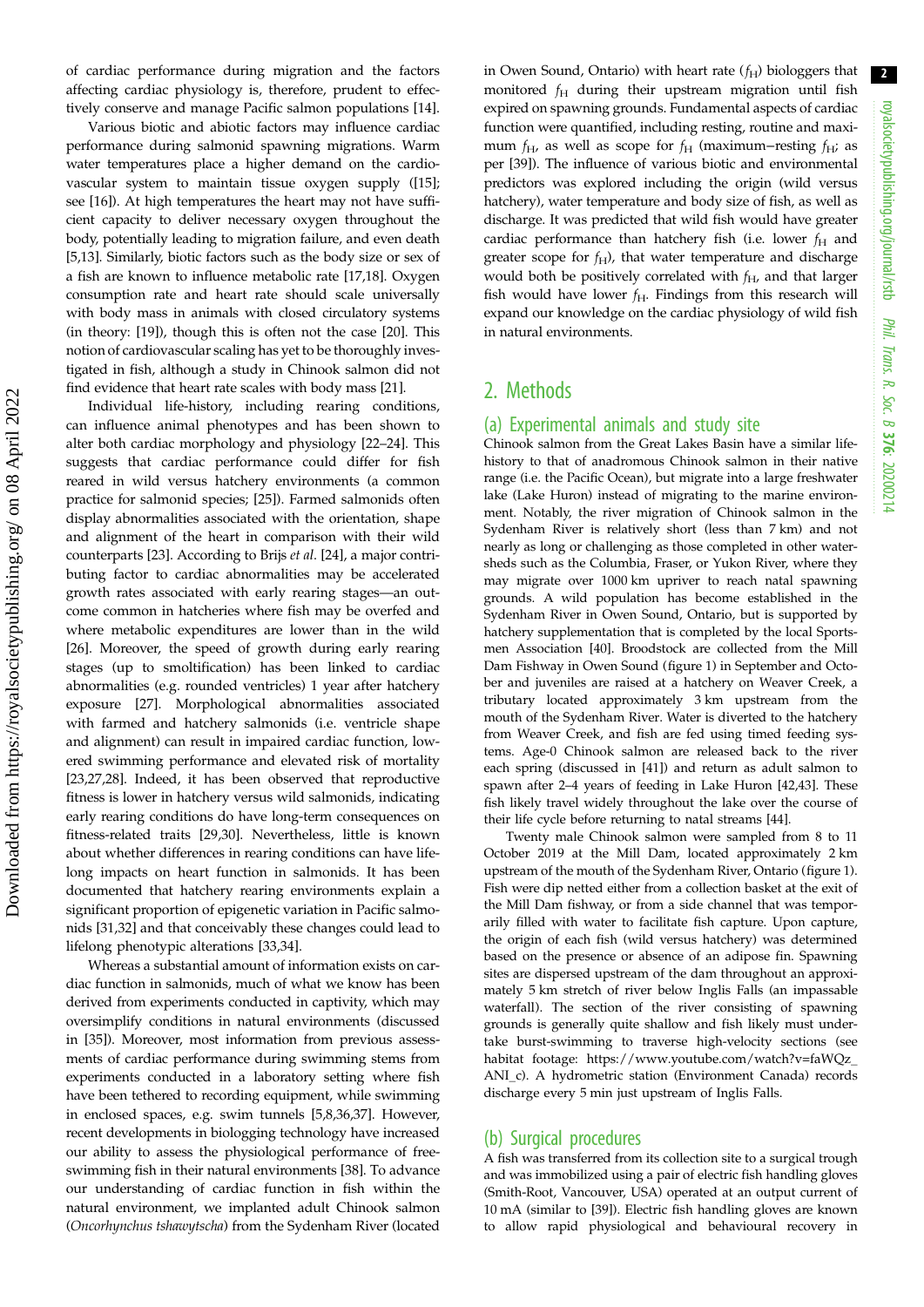<span id="page-2-0"></span>

Figure 1. The study site, located on the Sydenham River, Ontario. Chinook salmon (Oncorhynchus tshawytscha) migrate from Georgian Bay (Lake Huron), south to the Sydenham River. Salmon were tagged at the Mill Dam, located 2 km upstream of the river mouth. Terminal locations are shown for hatchery (red symbols) and wild origin (blue symbols) Chinook salmon implanted with  $f_H$  loggers and radio telemetry transmitters. (Online version in colour.)

immobilized fish compared with chemical sedatives [\[45](#page-8-0)–[47\]](#page-9-0). River water was pumped continuously over the gills during the entire surgical procedure. An incision of approximately 5 cm was made along the midline of the ventral surface of the fish, approximately 3 cm posterior to the pectoral girdle. An  $f_H$  logger (DST milli HRT (13 × 39.5 mm, 11.8 g), Star-Oddi, Iceland; <http://www.star-oddi.com/>) was placed adjacent to the pericardial membrane in the dorsal–ventral direction and was secured directly to the body wall using a 2–0 monofilament suture (PDS II polydioxanone suture). The  $f_H$  logger was attached to a radio telemetry transmitter (I80  $(27 \times 10 \text{ mm}, 4.2 \text{ g})$ , Sigma Eight, Aurora, Canada) with an approximately 8 cm piece of monofilament. The radio tag was placed in the body cavity posterior to the logger to reduce the likelihood of electrical interference on the  $f_H$  logger. The antenna of the radio telemetry transmitter was coiled and secured around the transmitter for ease of implantation, and to minimize internal tissue irritation from the antenna. Tag burden for the combined  $f_H$  logger and radio transmitter (16 g) was approximately 0.3% based on length–weight relationships for Chinook salmon in Ontario [\[48\]](#page-9-0). A study evaluating the influence of a 0.7% tag burden (15.1 g) and intracoelomic surgery in Atlantic salmon (Salmo salar) adults found no difference in endurance or blood physiology at various swim speeds compared with untagged controls ([\[49\]](#page-9-0); see [\[50](#page-9-0)]), suggesting our tag burden was suitable for our study animals. The incision was sealed using three single interrupted sutures (PDS II polydioxanone suture) and a spaghetti tag was tied behind the dorsal fin for visual identification. Following these procedures, the fish was immediately released upstream of the dam. Surgery equipment was immersed in povidone–iodine (Betadine) for sterilization prior to reuse in successive fish. Fish capture and surgery were conducted in accordance with the Canadian Council on Animal Care guidelines set by Carleton University (AUP no. 103 128).

#### (c) Data collection, processing and calculations

The  $f_H$  loggers were programmed to record temperature and  $f_H$ every 3 min at 125 Hz with a 4.8 s measurement period as recommended by the manufacturer for work on fish. Raw electrocardiogram (ECG) traces were measured every 9 min to validate the quality of calculated  $f<sub>H</sub>$  measurements. Radio telemetry transmitters were programmed to emit a 10 ms pulse every 2.6 s. A radio telemetry receiver (SRX800, Lotek, Newmarket, Canada) and a three-prong Yagi antenna were used for active tracking to recover loggers from tagged fish. Active radio tracking surveys of the entirety of the spawning grounds were completed by foot on days four, nine and fifteen after the final fish had been tagged. Fish were located using zero-point tracking (i.e. successive gain reductions), which allowed tags to be identified to within  $2 \text{ m}^2$ . In most cases, tags were found along the shore or in shallow water outside of the carcass, with evidence of predation and/or scavenging nearby (e.g. scat, scales, vertebrae).  $f_H$  data were initially processed in the data logging software Mercury (Star-Oddi, Iceland) by determining the average R–R interval, i.e. the time between two consecutive R waves of the ECG (reflecting ventricular depolarization). Manual inspections of ECGs was completed in Pattern Finder (Star-Oddi, Iceland) for a subset of measurements (approx. 50 per logger) to validate  $f_H$  calculations. Based on this validation, only  $f_H$  data with a quality index of 0 were retained (a software-assigned measure of quality on a scale of 0–3) and all other observations were removed (as per [\[24\]](#page-8-0)). For one logger, data with a quality index of 1 was retained because it had high alignment with validated ECG data. All measurements with a corresponding ECG were manually calculated to replace measurements that had a quality index of 1 or 2. A small proportion of ECGs (less than 1%) did not have discernable R waves and could not be calculated manually. The first 7.5 h of measurements were removed when quantifying  $f_H$  parameters for each fish to account for the  $f_H$  elevation associated with capture and surgical procedures (similar to recovery times in [\[3](#page-7-0)[,39\]](#page-8-0) for migrating salmonids). A fish was considered to have recovered from surgery once  $f_H$  had plateaued after an initial peak and had returned to or below routine  $f_H$ . All  $f_H$  measurements during the few hours (1–13 h per fish) prior to death when  $f_H$ quickly plummeted were also removed from calculations of resting/routine  $f<sub>H</sub>$ , and were instead used in a separate analysis of the ECGs prior to death, including quantifications of R-wave amplitude (i.e. the largest upward deflection in a typical ECG) and the presence of arrhythmias (electronic supplementary material, figure S4). R-wave amplitude was measured as the difference (in mV) from the peak of the R-wave to the mean baseline during a measurement period (with the median value taken for that measurement period). Arrhythmias were identified as measurement sequences with irregular heart beats, and/or missing QRS complexes (i.e. the three graphical deflections on an ECG corresponding to ventricular depolarization). Longevity (days) was taken as the elapsed time between tagging and the last valid  $f<sub>H</sub>$  observation before the fish expired. Migration distance was calculated as the distance along the river between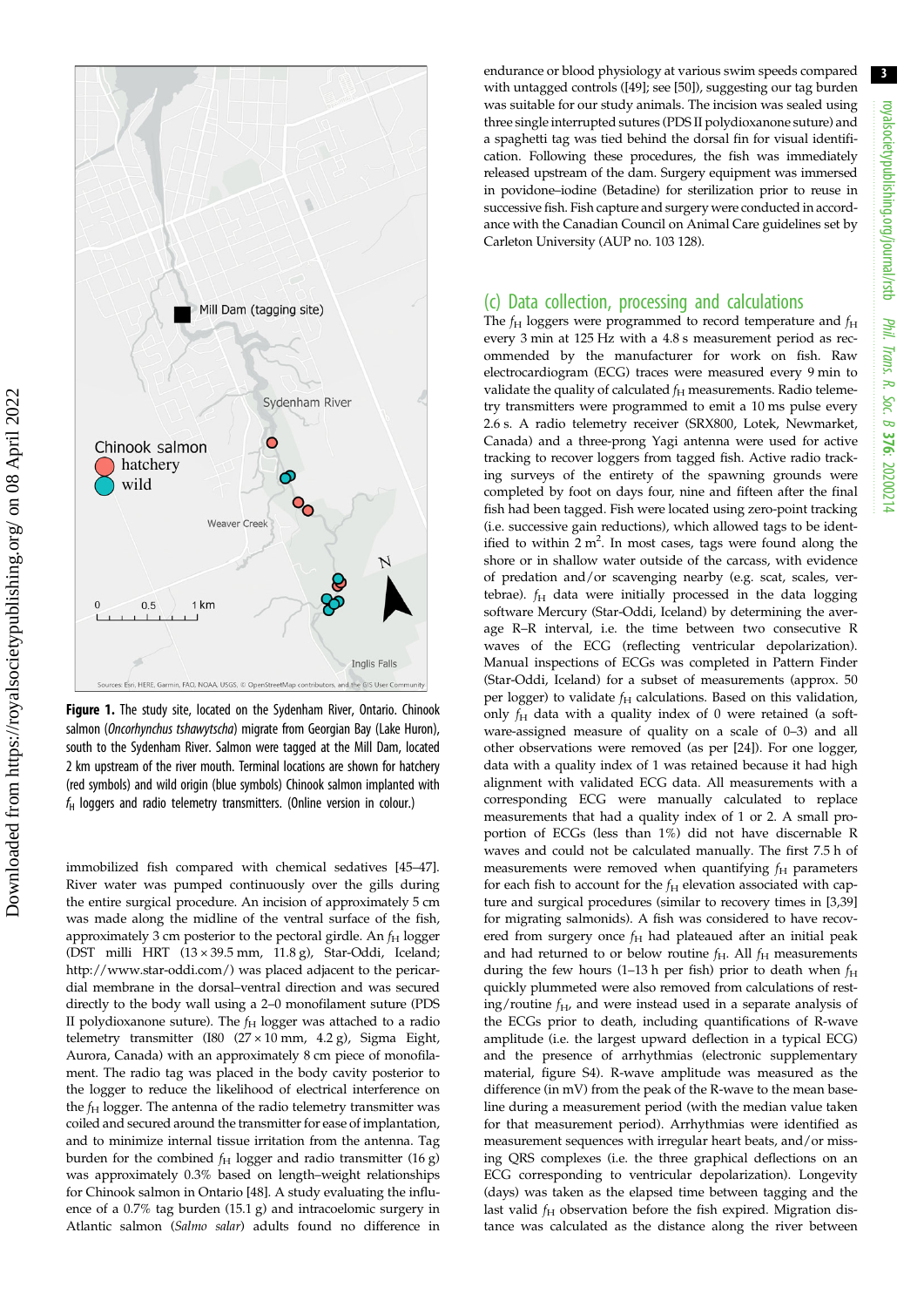<span id="page-3-0"></span>

**Figure 2.** Diel cycles in the heart rate response in the hatchery ( $n = 5$ ) and wild ( $n = 7$ ) Chinook salmon (Oncorhynchus tshawytscha) from the Sydenham River, Ontario during the spawning migration. Data are presented over daylight (yellow) and night-time hours (white) though individual salmon would have been distributed throughout various locations in the river at any given point in time. A generalized additive model smoother is fitted for both hatchery and wild fish. (Online version in colour.)

Table 1. Water temperature and discharge (calculated as means over the study period), longevity, fork length and migration distance for wild and hatchery groups (i.e. origin). Values are presented as the means within groups with minimum and maximum values in parentheses, in addition to  $t$ - and p-values produced through one-way ANOVA models.

| water temperature      | $10.7(10.1-11.4)$      | $10.4(9.9-10.9)$       |  |
|------------------------|------------------------|------------------------|--|
| ົາme (m <sup>3</sup> ເ | $0.68$ $(0.65 - 0.75)$ | $0.69$ $(0.65 - 0.77)$ |  |
|                        | $7.3(4.9-11.3)$        | $7.7(5.5-10.7)$        |  |
| rork length (mm)       | 708 (648-775)          | 668 (578-749)          |  |
| distance (m)           | $\vee$ (2401-414)      | 3042 (2024—3864)       |  |

Mill Dam and the recovery location of the carcass or tag on spawning grounds. Distances along the river were calculated using the riverdist package in R (see [https://CRAN.R-project.](https://CRAN.R-project.org/package=riverdist) [org/package=riverdist\)](https://CRAN.R-project.org/package=riverdist). Resting  $f_H$  was calculated as the mean of the lowest 10% of  $f_H$  values over the course of the migration, routine  $f_H$  was taken as the mean of all  $f_H$ , whereas maximum  $f_H$  was taken as the highest 10% of  $f_H$  values (which likely underestimated maximum  $f_{\rm H}$ , but we did not keep fish captive so could not force peak  $f_H$  through exercise; similar to [[39](#page-8-0)]). Scope for  $f_H$ reflected the difference between maximum and resting  $f_H$  in an individual fish.

#### (d) Statistical analysis

Differences in water temperature, system-wide discharge (5 min resolution), longevity (days), migration distance (km) and fork length (mm) between wild and hatchery fish were assessed using separate one-way analysis of variance (ANOVA) tests. A linear regression model was used to evaluate the relationship between fork length and migration distance. Differences in resting  $f_H$ , maximum  $f_H$ , and scope for  $f_H$  between hatchery and wild salmon were assessed by separate one-way ANOVAs. The relationship between resting  $f_H$  and scope for  $f_H$  was modelled using linear regression. Predictors of  $f_H$  over the course of the migration were modelled using generalized least-squares regression with the 'gls' function in the nlme package in R [\[51\]](#page-9-0). The model included origin, water temperature, discharge and fork length as predictors. Nested effects by individual and temporal autocorrelation (time|ID) were specified using the correlation structure 'corAR1' [\[52\]](#page-9-0) to account for repeated (temporally correlated) measurements taken from each individual (as per [[53](#page-9-0)]). Visual inspection of residual plots did not reveal significant deviations from model assumptions [\[52\]](#page-9-0). No model reduction was attempted from the initial candidate model. Statistical significance was accepted at  $p \le 0.05$ . Data and code for all analyses are available as electronic supplementary material.

## 3. Results

#### (a) Overview

Surgery was completed on 20 male salmon, with the entire procedure from tagging to release lasting 10.7 (8.5– 16.7) min.  $f<sub>H</sub>$  recovered to routine levels within a few hours of tagging (4.4 (1.75–6.4) h; electronic supplementary material, figure S1). Most fish  $(n = 18)$  completed their 2 km upstream migration to spawning grounds, and tags were recovered from 12 of these fish, including 7 of wild and 5 of hatchery origin. Environmental conditions over the course of the migration, including water temperature (10.5 (7.5–14.1)°C) and discharge (0.7  $(0.6-1.3)$  m<sup>3</sup> s<sup>-1</sup>), did not vary significantly between wild and hatchery fish (i.e. origin, table 1). Similarly, no biotic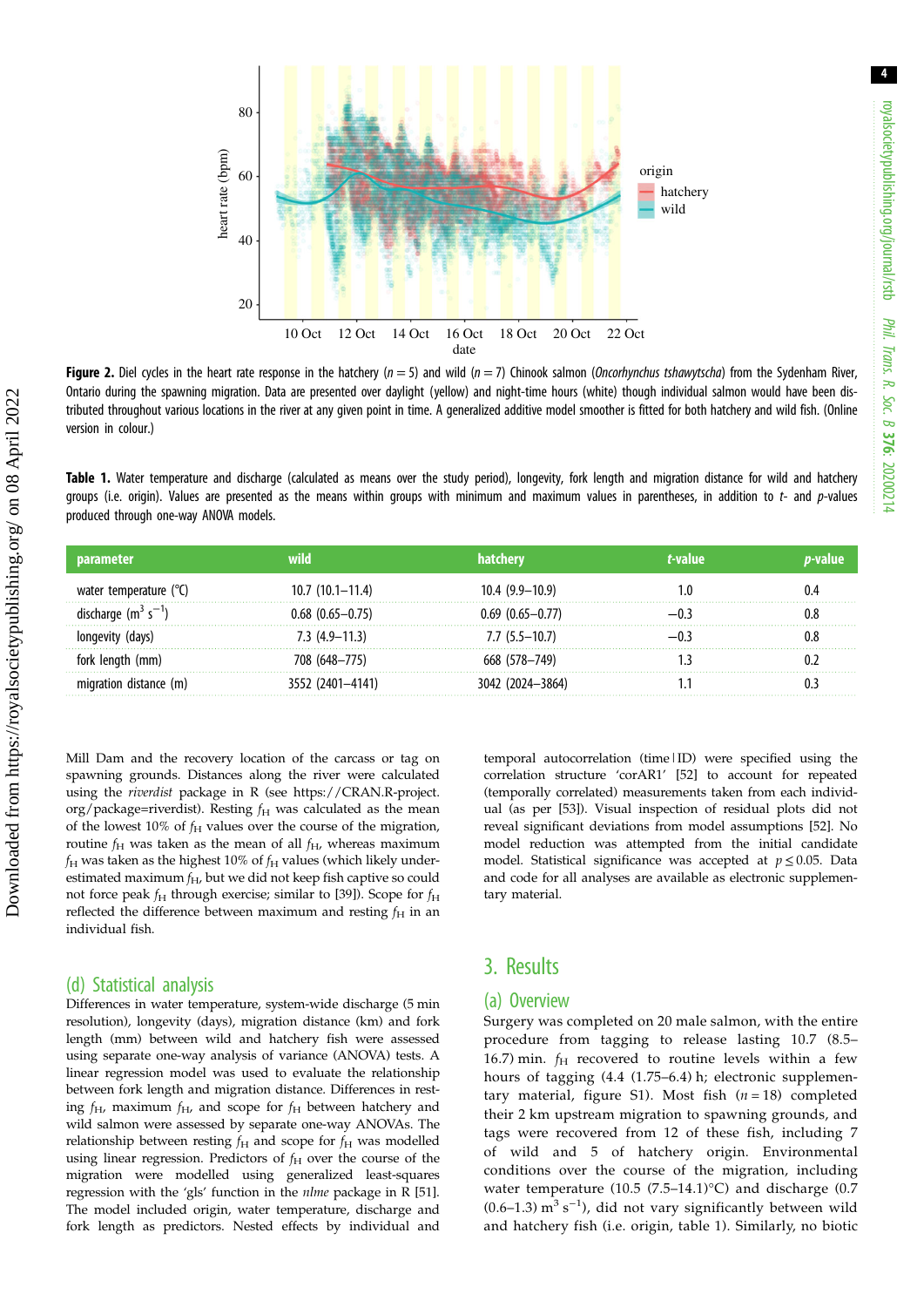

**Figure 3.** The figure illustrates (*a*) resting heart rate ( $p = 0.09$ ), (*b*) maximum heart rate ( $p = 0.75$ ) and (c) scope for heart rate ( $p = 0.03$ ) in the hatchery ( $n = 5$ ) and wild ( $n = 7$ ) Chinook salmon (Oncorhynchus tshawytscha) from the Sydenham River, Ontario during the spawning migration. The data are presented as mean  $\pm$  s.d. (Online version in colour.)

factors, including fork length (691 (578–774) mm), longevity after tagging (7.4 (4.9–11.3) days) or migration distance (3339 (2024–4141) m), differed significantly between fish origins (all  $p > 0.05$ ; [table 1\)](#page-3-0). Larger fish migrated significantly further upstream to reach spawning sites relative to smaller fish ( $R^2 = 0.47$ ,  $T_{11} = 3.0$ ;  $p = 0.01$ ).  $f_H$  tended to decline within a few hours before death (electronic supplementary material, figure S3). Although a controlled study was not completed to evaluate their influence, it did not appear as though the radio transmitters significantly influenced  $f_H$  logger traces over the course of the measurement period.

Table 2. Generalized least-squares regression ('gls' function in nlme R package) modelling heart rate in Chinook salmon (Oncorhynchus tshawytscha) from the Sydenham River, Ontario during the spawning migration. The model incorporated time nested within the individual in a linear correlation structure to account for temporal autocorrelation in the model residuals.

| fixed effect      | coefficient $\pm$ s.e. | t-value  | <i>p</i> -value |
|-------------------|------------------------|----------|-----------------|
| intercept         | $41.18 \pm 1.00$       | 41 25    | < 0.01          |
| origin            | $-3.18 \pm 0.11$       | $-28.80$ | 01. 7           |
| water temperature | $3.43 \pm 0.05$        | 73 92    | 01. 7 -         |
| discharge         | $3.74 + 0.52$          | 7 20     | 01. 7 -         |
| fork length       | $-0.83 + 0.03$         | $-3177$  | 1∩ ∩ے           |

## (b) Predictors of heart rate and scope

 $f_H$  varied between 13 beats per minute (bpm; near death) and 91 bpm in migrating Chinook salmon ([figure 2](#page-3-0) and electronic supplementary material, figure S2), with an average routine  $f_H$  of 56.9 ± 6.1 bpm. Salmon had an average resting  $f_H$  of  $43.5 \pm 7.6$  bpm and average maximum  $f_H$  of  $71.0 \pm 5.4$  bpm, resulting in an average scope of  $27.5 \pm 6.9$  bpm. While resting  $f_H$  tended to be lower in wild versus hatchery salmon (40.5  $\pm$ 8.0 versus  $47.7 \pm 5.0$  bpm, respectively,  $t$ -value =  $-1.77$ ,  $p = 0.11$ ),  $f_{\text{H}}$  <sub>max</sub> was similar (71.5 ± 5.6 bpm versus 70.3 ± 5.7 bpm, respectively) which meant that scope for  $f_H$  was significantly higher in wild compared with hatchery fish (31.0  $\pm$ 6.8 versus  $22.6 \pm 3.4$  bpm; t-value = 2.51,  $p = 0.03$ ; figure 3). Moreover, the scope for  $f_H$  was negatively correlated with resting  $f<sub>H</sub>$  in Chinook salmon (t-value = -3.28,  $p < 0.01$ ).

Generalized least-squares regression indicated  $f_H$  was significantly different in wild fish compared with hatchery fish over the course of the migration (table 2 and [figure 2\)](#page-3-0). Visual inspection of violin plots suggested that  $f_H$  tended to be lower and more variable in wild fish compared with hatchery fish  $(55.6 \pm 6.9 \text{ versus } 58.7 \pm 4.9 \text{ bpm}$ , respectively; [figure 4\)](#page-5-0). The water temperature had a significant and positive effect on  $f_H$  ( $R^2 = 0.16$ ; [figure 5](#page-5-0)), resulting in temperature-related diel and seasonal patterns in  $f_H$  during the course of migration as temperatures cooled from 14.1 to 7.5°C (table 2 and [figure 2](#page-3-0)). The discharge had a significant effect on  $f_H$  but the relationship with  $f_H$  was not consistent across individual fish (i.e. in some fish the relationship was positive while in others it was neutral or negative). Body size was also significantly and negatively correlated with  $f_H$ , though the effect size was small and likely biologically insignificant (table 2).

## 4. Discussion

Free-swimming male Chinook salmon were monitored in their natural environment during the spawning migration using  $f_H$ biologgers. Notable and significant differences in  $f<sub>H</sub>$  were observed between hatchery and wild origin salmon, including lower resting  $f_H$ , overall  $f_H$  and higher scope for  $f_H$  in wild salmon. Our findings suggest that wild fish have better cardiac performance than hatchery fish during spawning migrations, implying that hatchery rearing conditions may have lifelong impacts on cardiac function (see [\[25\]](#page-8-0)).  $f<sub>H</sub>$  was also found to vary on both a diel and seasonal timescale consistent with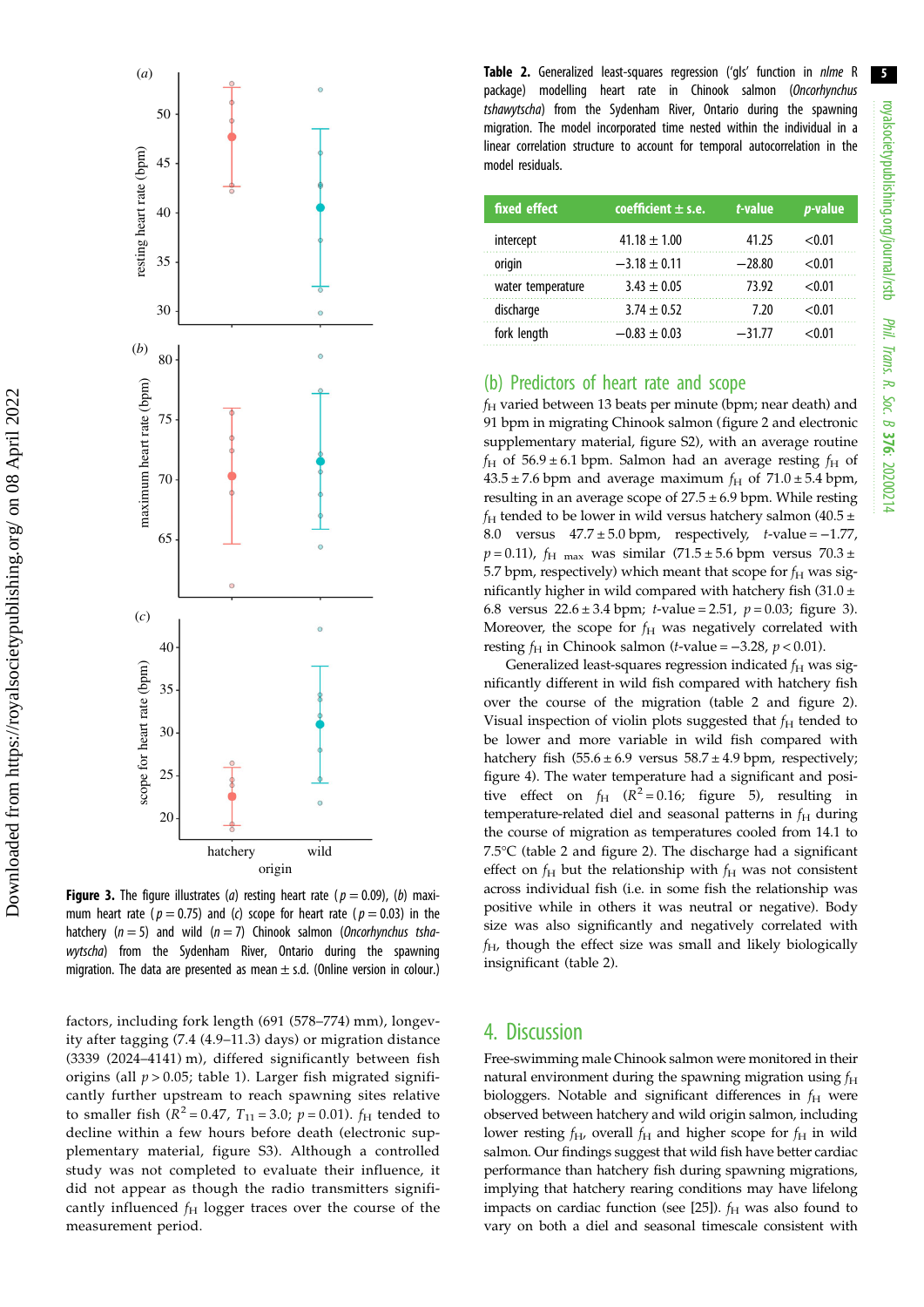<span id="page-5-0"></span>

**Figure 4.** Violin plots depicting heart rates in the hatchery ( $n = 5$ ) and wild ( $n = 7$ ) Chinook salmon (Oncorhynchus tshawytscha) from the Sydenham River, Ontario during the spawning migration ( $p < 0.01$ ). (Online version in colour.)



Figure 5. Linear relationships (grey shading, 95% CI) between water temperature and heart rate ( $p < 0.01$ ) for individual hatchery and wild Chinook salmon (Oncorhynchus tshawytscha) from the Sydenham River, Ontario during the spawning migration. (Online version in colour.)

changes in water temperature. Aside from identifying the influence of various factors on  $f_{\rm H}$ , including origin, temperature, discharge, and fork length, this study also increased knowledge on basic Chinook salmon cardiac physiology.

## (a) Heart rate responses in Chinook salmon during their spawning migration

This is the first study to our knowledge, to investigate  $f<sub>H</sub>$ responses in situ during the upriver spawning migration in adult Chinook salmon. Chinook salmon in this study survived and were monitored for an average of 7.4 days after tagging, and seemingly impacts of logger implantation on longevity were not severe. Fraser River sockeye salmon had 7.2 days of longevity on the spawning grounds after  $f_H$ logger implantation [[39\]](#page-8-0). Similarly, a longevity–migration timing model for this population of Chinook salmon estimates males should have approximately 9 days of longevity after passing Mill Dam over the tagging dates used in the current study [[54](#page-9-0)]. A few studies have attempted to investigate heart rate in Pacific salmon in their natural environment [\[39](#page-8-0),[55\]](#page-9-0), though most have used heart rate loggers in captivity (e.g. [\[4,6,](#page-7-0)[21](#page-8-0)[,46,47](#page-9-0)]). Compared with other studies, the resting,

peak and scope for  $f<sub>H</sub>$  in Sydenham River Chinook salmon appear to be within a normal range for Pacific salmon despite differences in species, sex, water temperatures and laboratory conditions across studies ([table 3](#page-6-0)). However, absolute resting  $f_H$  may have been lower than that observed here had we measured resting  $f<sub>H</sub>$  in a holding tank with no external stimuli and low water velocity (as per previous laboratory studies). Further, our study likely did not allow tagged salmon to return to true 'resting' levels after surgery, as previous work has indicated that  $f<sub>H</sub>$  recovery to resting levels can take more than 24 h (e.g. [\[6\]](#page-7-0)) and up to several days [\[60](#page-9-0)]. By contrast to previous studies completed in captivity that consider 'recovery' as a return to resting levels, actively migrating fish (as in this study) are not likely to ever return to true resting levels of  $f_H$ . As such, we considered recovery in this study as a return to routine  $f_H$ , which occurred within a maximum of 6.4 h of tagging and for many fish occurred within just a couple hours of tagging. While it is unclear how long it may theoretically take a fish to recover to resting levels in the wild, we believe it is likely that recovery is faster in natural versus captive environments because holding can be stressful for fish (e.g. adverse water quality conditions, confinement; [[61\]](#page-9-0)). It should also be noted that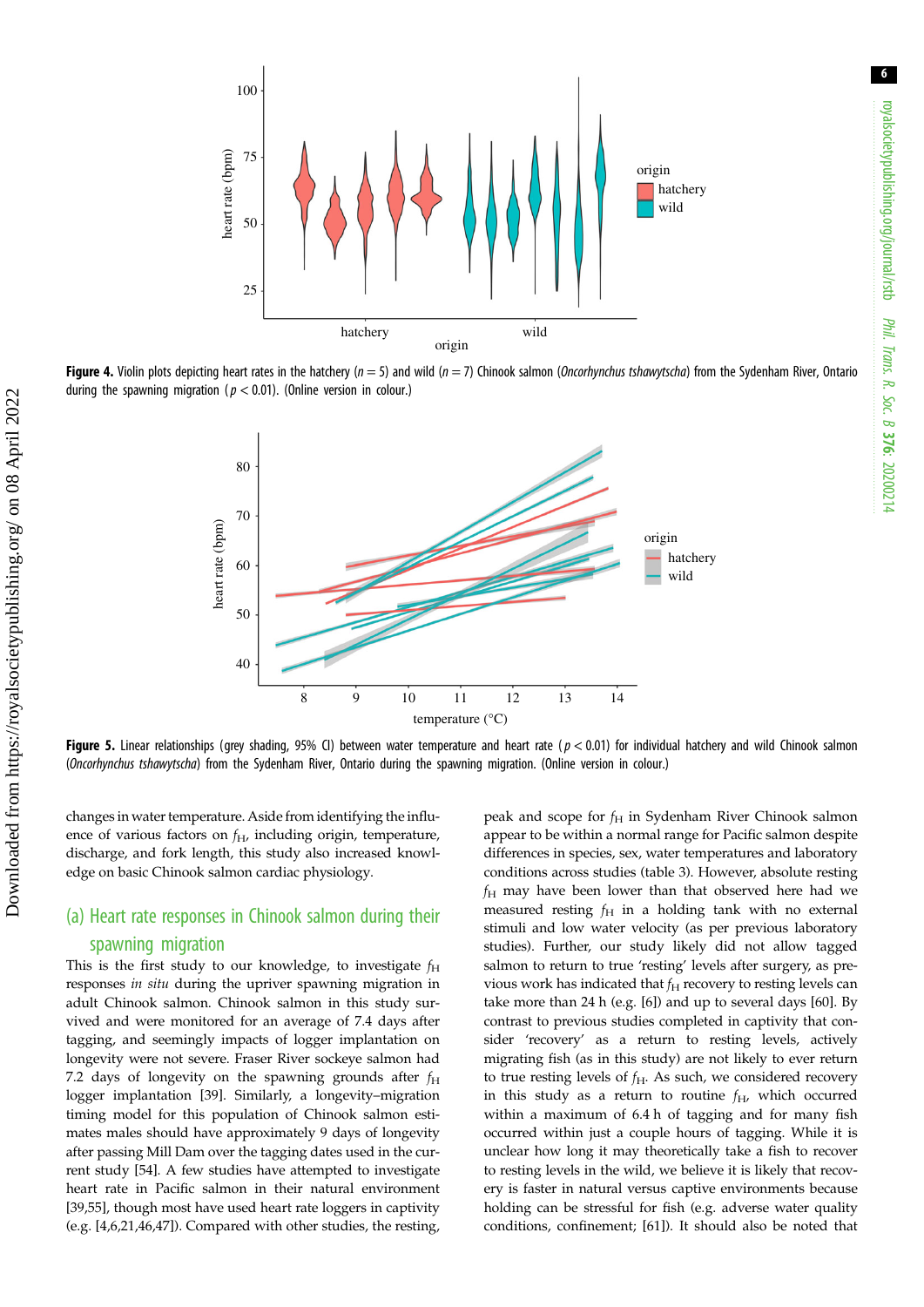royalsocietypublishing.org/journal/rstb royalsocietypublishing.org/journal/rstb Phil. Trans. R. Soc. $\sigma$ 376: 20200214

7

<span id="page-6-0"></span>

| species (salmon) | study location (source)    | temp. $(°C)$     | rest. (bpm) | peak (bpm) | scope (bpm) | references |
|------------------|----------------------------|------------------|-------------|------------|-------------|------------|
| Chinook          | ex situ (Harrison River)   | ca 8             | 34.5        |            |             | $[21]$     |
| Chinook          | ex situ (aquaculture)      | 14               | 49          |            |             | [56]       |
| Chinook          | ex situ (aquaculture)      | 12.5             | 44          |            |             | $[57]$     |
| Chinook          | ex situ (Chilliwack River) | 13               | 58          |            |             | $[3]$      |
| Chinook          | ex situ (aquaculture)      | $9 - 10$         | $53 - 57$   | $65 - 70$  | $12 - 23$   | [58]       |
| sockeye          | ex situ (Fraser River)     | 16               | 48.0        | 91.3       | 43.3        | [46, 47]   |
| sockeye          | ex situ (Fraser River)     | 19               | 43.3        | 104.9      | 61.6        | [46.47]    |
| sockeye          | ex situ (Fraser River)     | 21               | 47.9        | 117.2      | 69.3        | [46, 47]   |
| coho             | ex situ (Chehalis River)   | 8                | 31.5        | 58.7       | 27.2        | [4]        |
| sockeye          | ex situ (Fraser River)     | $8 - 9$          | 70.1        | 93.1       | 23.0        | [8]        |
| sockeye          | ex situ (Fraser River)     | $9 - 13$         | 67.3        | 94.4       | 27.1        | [8]        |
| sockeye          | ex situ (Fraser River)     | $5 - 6$          | 60.9        | 94.0       | 33.1        | [8]        |
| sockeye          | ex situ (Harrison River)   | ca <sub>12</sub> | 48          |            |             | [59]       |
| sockeye          | ex situ (Fraser River)     | 15               | 65.2        |            |             | $[36]$     |

we cannot be certain that the absolute maximum  $f_H$  was measured in our study because no standardized test (e.g. by a chase or swim protocol) was conducted on fish to swim maximally, and much higher peak  $f<sub>H</sub>$  have been recorded in Pacific salmon (table 3). Nonetheless, it seems likely that the shallow, high-velocity migration undertaken here elicited close to maximal aerobic swimming effort at times. We argue, however, for further effort to measure cardiac parameters in the natural environment to increase the ecological relevance of these measurements. Moreover, our study provides further evidence that differences in scope for  $f<sub>H</sub>$  across individual fish appear to be driven by changes in resting  $f_H$  (rather than maximum  $f_H$ ). Previous work with rainbow trout (Oncorhynchus mykiss) has shown that higher resting  $f_H$  leads to a lower scope for  $f_H$  [\[62](#page-9-0)].

(b) Differences in  $f_H$  between hatchery and wild salmon

Although only a small number of hatchery and wild origin salmon were monitored for  $f_H$ , and individual fish had unique migratory experiences (e.g. severity of the surgery, the timing of movements, fine-scale positioning, longevity, etc.), interesting differences were observed across these groups. Hatchery salmon had lower scope for  $f_H$ , and less variable  $f_{\rm H}$ , and tended to have higher resting  $f_{\rm H}$  relative to wild fish. There are a number of potential mechanisms that could lead to these disparities relating to differences in the life-history of hatchery and wild salmon. First and foremost, broodstock fish selected for use in a hatchery to produce offspring are often collected part way through a migration and may not have successfully completed their migration and spawned otherwise (discussed in [\[63](#page-9-0)]). If cardiac performance is an important determinant of migration and spawning success [[39\]](#page-8-0) and hatcheries artificially increase the spawning success of fish with poorer cardiac performance, this could explain the lowered cardiac performance in returning hatchery fish. Dunmall & Schreer [\[64\]](#page-9-0) explored maximum cardiac function in adult wild and hatchery Atlantic salmon (Salmo salar) reared in identical conditions from the eyed egg stage to adulthood and found no difference in  $f_H$ between groups. This common garden experiment suggested that the artificial selection of broodstock fish is not responsible for differences in  $f_H$  between groups, though this is sure to vary based on the broodstock selection practices of a given hatchery. Alternatively, differences between hatchery and wild rearing conditions could lead to altered selection regimes or phenotypic plasticity with respect to heart morphology and cardiac performance. Fish raised in captivity are often subject to much more homogeneous conditions (e.g. constant temperature, flow and food availability, lack of predators) than would be experienced in the wild. The Sydenham River Hatchery salmon are reared under the natural thermal regime (creek water is diverted to the hatchery), but have no predator exposure and are fed using a timed feeding system. These conditions may yield physiological, morphological and behavioural differences in hatchery fish [[65](#page-9-0)–[67](#page-9-0)]. Hatchery salmonids have exhibited misshaped hearts characterized by a more rounded ventricle relative to wild counterparts, which is typical of more sedentary fish species [\[23,25](#page-8-0)]. Salmonids raised in captivity also tend to have greater fat deposition around the heart and cardiac deformities [[25\]](#page-8-0). Cardiac deformities may lead to lowered cardiac and swimming performance [[28\]](#page-8-0). Although we did not quantify heart morphology in the present study, hatchery salmon differed with respect to cardiac performance and swam shorter distances upstream than wild salmon to reach spawning sites. A study on Atlantic salmon (Salmo salar) from the River Namsen, Norway, found evidence that wild salmon have higher routine  $f_H$  at age 1+ and lower  $f_H$ at age 2+ compared with farmed salmon [[68\]](#page-9-0). Similarly, age 1+ hatchery brown trout (Salmo trutta) displayed greater elevations in  $f_H$  than wild fish when exposed to predators [[69\]](#page-9-0). Few studies have compared  $f<sub>H</sub>$  in wild and hatchery adult salmonids to examine to what extent differences in  $f_H$ remain throughout the life cycle. However, some parallels can be drawn from Gallaugher et al. [[58\]](#page-9-0), who examined plasticity in cardiac function of saltwater acclimatized Chinook salmon following either constant low flow conditions (akin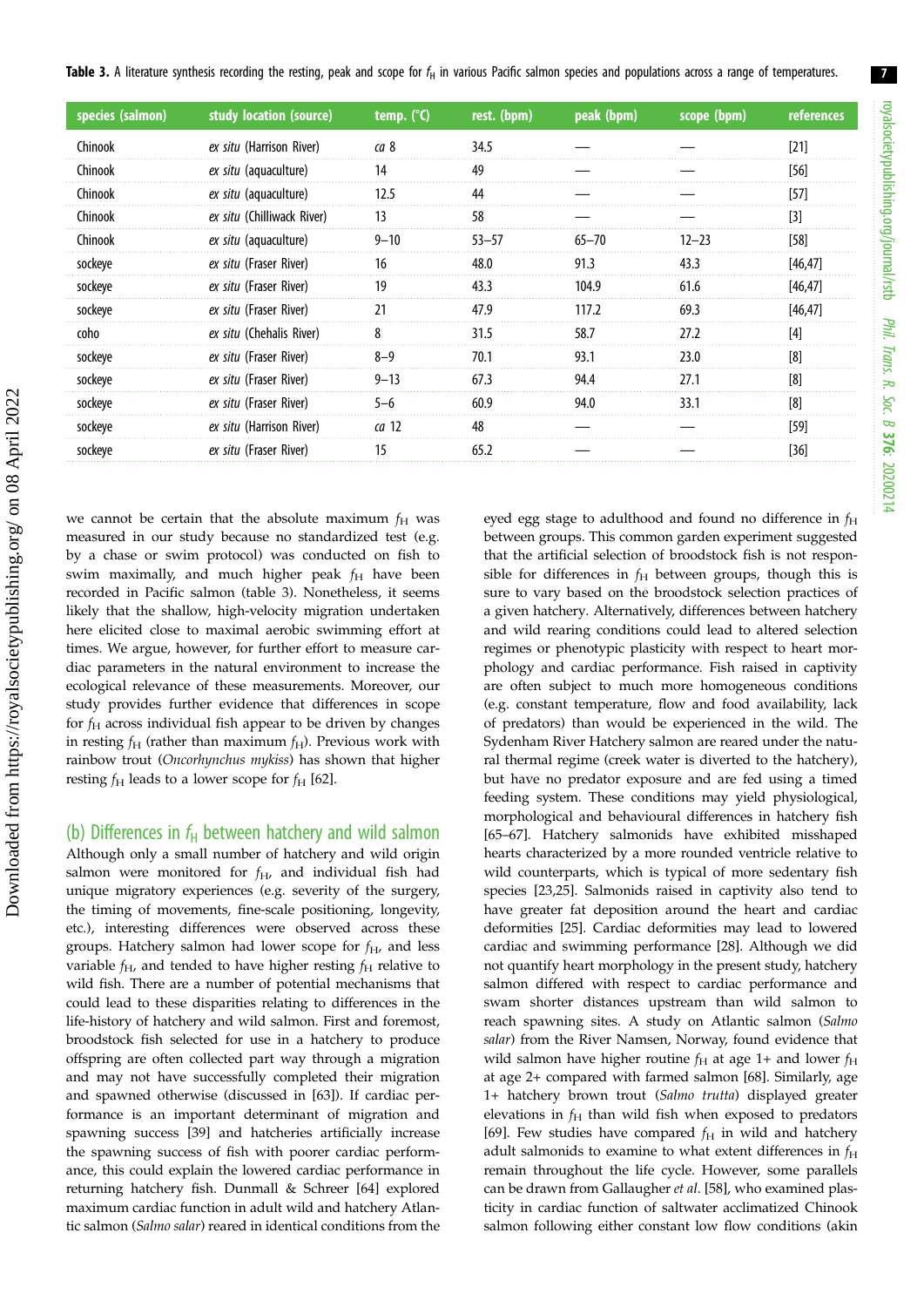8

<span id="page-7-0"></span>to a hatchery) or variable flow conditions (as in the wild). Chinook salmon held at constant low flow conditions had higher resting  $f_{\rm H}$ , and lower scope for  $f_{\rm H}$ , and tended to reach a plateau in  $f_H$  much faster than those previously held in variable flow conditions.

It is well documented that hatchery salmonids typically have lower reproductive success than their wild counterparts [\[29](#page-8-0),[70\]](#page-9-0). This indicates that just 1 year of rearing in captivity can lead to lasting changes in lifetime fitness. There is considerable evidence for morphological, physiological and behavioural differences between adult hatchery and wild salmonids that may contribute to this decrease in fitness [[71](#page-9-0)–[73](#page-9-0)]. Our study is, however, the first to our knowledge to find that the hearts of hatchery salmon did not perform as well as the hearts of wild fish during spawning migrations. This may provide a mechanistic physiological explanation for reduced migratory and reproductive performance in hatchery salmonids, though research on other cardiac performance metrics (e.g. cardiac output, stroke volume) will contribute to solidifying evidence for differences in cardiac phenotype between wild and hatchery salmon. Notably, the river migration of Chinook salmon in the Sydenham River is relatively short and not nearly as difficult as those in systems such as the Columbia, Fraser or the Yukon River where the salmon may migrate over 1000 km upriver to reach natal spawning grounds. As such, we might predict that such differences would be even more apparent during more arduous migrations. Regardless, our study builds on the substantial amount of evidence suggesting that hatchery fish are not a like-for-like replacement for wild fish.

#### (c) Temperature effects on  $f_H$

The  $f_H$  in migrating adult Chinook salmon tended to increase with water temperature, which is consistent with the fact that the elevation in metabolic rate and tissue oxygen demand with warming necessitates an elevation in cardiac output, which in teleosts is achieved primarily through elevations in  $f_H$  and secondarily by adjustments to stroke volume [\[16](#page-8-0)[,55](#page-9-0)]. For instance, peak  $f_H$  in sockeye salmon increased progressively with warming (being lowest at 16°C and highest at 21° C) [\[46,47](#page-9-0)]. Beyond thermal optima, cardiovascular collapse is common, which is primarily driven by the insufficient scope for  $f_H$  [5,[13,](#page-8-0)[74\]](#page-9-0). While temperatures in the Sydenham River were not beyond thermal optima for the species, there is substantial evidence that populations differ in their thermal tolerance based on local conditions [[75\]](#page-9-0). As temperatures warm, performance may be compromised in species like Chinook salmon that are reliant on sufficient cardiac scope to overcome  $O_2$  limitations during migration [\[76](#page-9-0)].

## 5. Conclusion

The current study investigating the  $f<sub>H</sub>$  responses of Chinook salmon during their spawning migration has advanced our understanding of cardiac function in free-swimming wild and hatchery-reared fish in the natural environment. The tendency for higher resting  $f_H$  and consequently lower  $f_H$  scope of hatchery salmon suggests that hatchery Chinook salmon exhibit a lower cardiac capacity during migration, which may decrease their capacity to migrate and thus lifetime fitness [\[55](#page-9-0)]. Water temperature was found to have a positive correlation with  $f_H$  in salmon [\[39](#page-8-0)[,74](#page-9-0)], which will likely have implications for salmonids as fresh waters warm with predicted climate change [[77\]](#page-9-0). We encourage researchers to further explore the relationships identified here, particularly the observation that hatchery salmon cardiac performance differed from that of wild salmon during spawning migrations. Our study provides a mechanistic understanding of the migration performance of Pacific salmonids and creates opportunities for conducting similar studies in systems that represent more arduous migrations.

Ethics. Sampling was conducted under the Ontario Ministry of Natural Resources and Forestry Licence to Collect Fish for Scientific Purposes no. 1094299.

Data accessibility. Data and code for all analyses are available as electronic supplementary material.

Authors' contributions. W.M.T.: designed study, led data collection, analysed data, wrote the manuscript. A.E.: informed study design, advised analysis, revised manuscript. E.J.E.: advised analysis, revised manuscript. R.J.L.: advised analysis, revised manuscript. E.T.: informed study design, data collection, revised manuscript. A.E.I.A.: data collection, revised manuscript. A.L.J.: data collection. S.J.C.: provided equipment and funding, informed study design, revised manuscript.

Competing interests. We declare we have no competing interests

Funding. Research was funded by the Canada Foundation for Innovation. W.M.T. was supported by NSERC and the W. Garfield Weston Foundation. E.J.E. was supported by the Hellman Family Fellows Fund. R.J.L. was supported by the Norwegian Research Council, grant 320726. A.E. was supported by the Swedish research council (Vetenskapsrådet), grant no. 2018-00516.

Acknowledgements. We thank Ásgeir Bjarnason of Star-Oddi, Iceland for significant help with heart rate data processing. We thank the Sydenham Sportsmen's Association for help with fish collection, and Zachary O'Krafka of the Ontario Ministry of Natural Resources and Forestry for his advice and expertise on the local study system.

## **References**

- 1. Bowerman TE, Pinson-Dumm A, Peery CA, Caudill CC. 2017 Reproductive energy expenditure and changes in body morphology for a population of Chinook salmon Oncorhynchus tshawytscha with a long distance migration. J. Fish Biol. 90, 1960–1979. [\(doi:10.1111/jfb.13274\)](http://dx.doi.org/10.1111/jfb.13274)
- 2. Priede IG. 1985 Metabolic scope in fishes. In Fish energetics (eds P Tytler, P Calow), pp. 33–64. Dordrecht, The Netherlands: Springer.
- 3. Clark TD, Sandblom E, Cox GK, Hinch SG, Farrell AP. 2008 Circulatory limits to oxygen supply during an

acute temperature increase in the Chinook salmon (Oncorhynchus tshawytscha). Am. J. Physiol. Regul. Integr. Comp. Physiol. 295, 1631–1639. ([doi:10.](http://dx.doi.org/10.1152/ajpregu.90461.2008) [1152/ajpregu.90461.2008](http://dx.doi.org/10.1152/ajpregu.90461.2008))

- 4. Donaldson MR, Clark TD, Hinch SG, Cooke SJ, Patterson DA, Gale MK, Frappell PB, Farrell AP. 2010 Physiological responses of freeswimming adult coho salmon to simulated predator and fisheries encounters. Physiol. Biochem. Zool. 83, 973–983. [\(doi:10.1086/](http://dx.doi.org/10.1086/656336) [656336\)](http://dx.doi.org/10.1086/656336)
- 5. Eliason EJ, Clark TD, Hinch SG, Farrell AP. 2013 Cardiorespiratory collapse at high temperature in swimming adult sockeye salmon. Conserv. Physiol. 1, cot008. [\(doi:10.1093/conphys/cot008\)](http://dx.doi.org/10.1093/conphys/cot008)
- 6. Raby GD, Hinch SG, Patterson DA, Hills JA, Thompson LA, Cooke SJ. 2015 Mechanisms to explain purse seine bycatch mortality of coho salmon. Ecol. Appl. 25, 1757–1775. [\(doi:10.1890/14-0798.1](http://dx.doi.org/10.1890/14-0798.1))
- 7. Farrell AP. 1991 From hagfish to tuna: a perspective on cardiac function in fish. Physiol. Zool. 64, 1137–1164. [\(doi:10.1086/physzool.64.5.30156237\)](http://dx.doi.org/10.1086/physzool.64.5.30156237)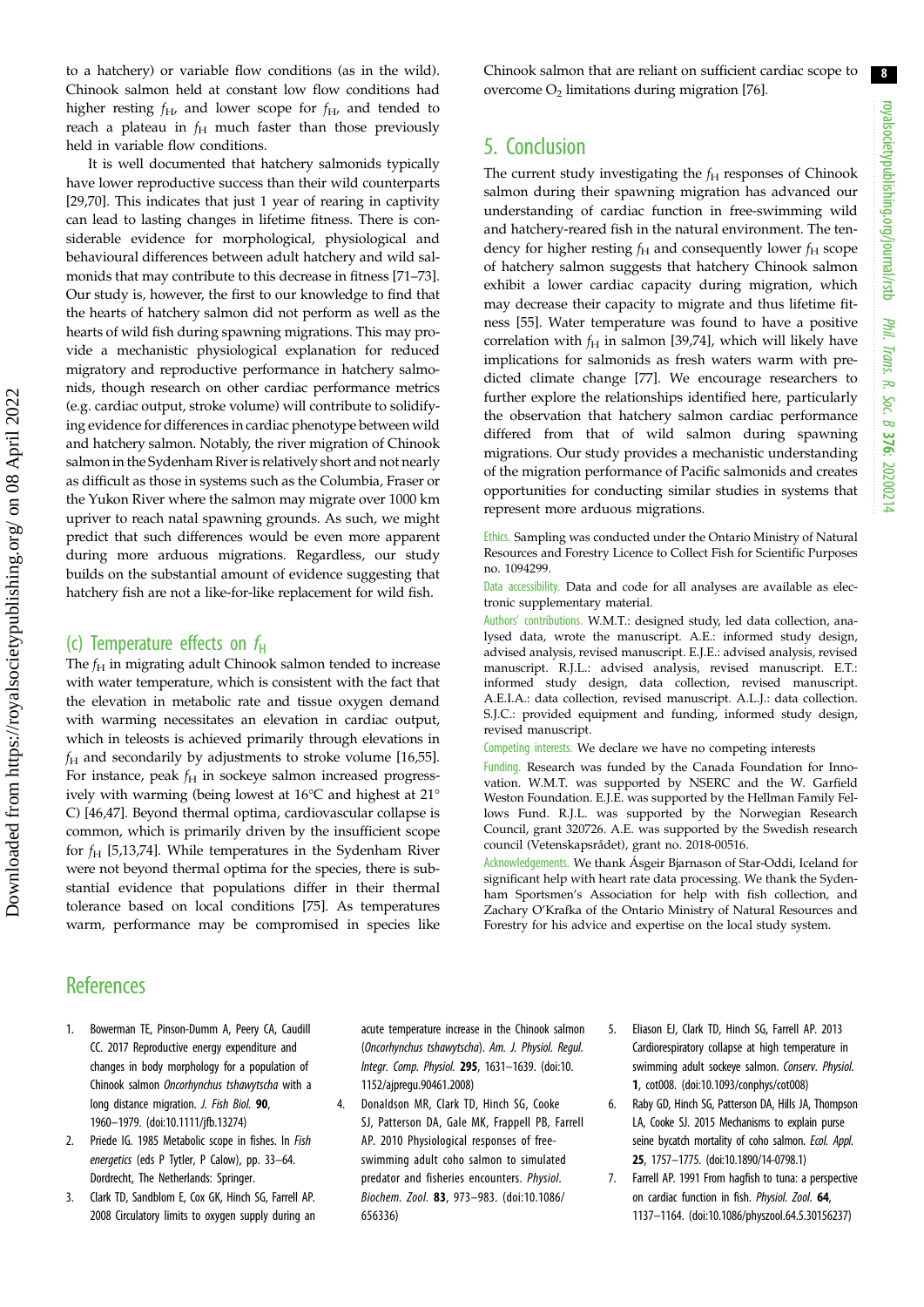- <span id="page-8-0"></span>8. Eliason EJ, Clark TD, Hinch SG, Farrell AP. 2013 Cardiorespiratory performance and blood chemistry during swimming and recovery in three populations of elite swimmers: adult sockeye salmon. Comp. Biochem. Physiol. A Mol. Integr. Physiol. 166, 385–397. ([doi:10.1016/j.cbpa.2013.07.020](http://dx.doi.org/10.1016/j.cbpa.2013.07.020))
- 9. Lennox RJ, Chapman JM, Souliere CM, Tudorache C, Wikelski M, Metcalfe JD, Cooke SJ. 2016 Conservation physiology of animal migration. Conserv. Physiol. 4, cov072. [\(doi:10.1093/conphys/](http://dx.doi.org/10.1093/conphys/cov072) [cov072](http://dx.doi.org/10.1093/conphys/cov072))
- 10. Hinch SG, Rand PS. 1998 Swim speeds and energy use of upriver-migrating sockeye salmon (Oncorhynchus nerka): role of local environment and fish characteristics. Can. J. Fish. Aquat. Sci. 55, 1821–1831. [\(doi:10.1139/f98-067](http://dx.doi.org/10.1139/f98-067))
- 11. Rand PS, Hinch SG, Morrison J, Foreman MGG, MacNutt MJ, Macdonald JS, Healey MC, Farrell AP, Higgs DA. 2006 Effects of river discharge, temperature, and future climates on energetics and mortality of adult migrating Fraser River sockeye salmon. Trans. Am. Fish. Soc. 135, 655–667. [\(doi:10.1577/T05-023.1](http://dx.doi.org/10.1577/T05-023.1))
- 12. Groot G, Margolis L. 1991 Pacific salmon life histories. Vancouver, Canada: UBC Press.
- 13. Farrell AP, Hinch SG, Cooke SJ, Patterson DA, Crossin GT, Lapointe M, Mathes MT. 2008 Pacific salmon in hot water: applying aerobic scope models and biotelemetry to predict the success of spawning migrations. Physiol. Biochem. Zool. 81, 697–708. [\(doi:10.1086/592057](http://dx.doi.org/10.1086/592057))
- 14. Cooke SJ et al. 2012 Conservation physiology in practice: how physiological knowledge has improved our ability to sustainably manage Pacific salmon during up-river migration. *Phil. Trans. R. Soc. B* 367. 1757–1769. [\(doi:10.1098/rstb.2012.0022\)](http://dx.doi.org/10.1098/rstb.2012.0022)
- 15. Brett JR. 1971 Energetic responses of salmon to temperature: a study of some thermal relations in the physiology and freshwater ecology of sockeye salmon (Oncorhynchus nerka). Am. Zool. 11, 99–113. [\(doi:10.1093/icb/11.1.99](http://dx.doi.org/10.1093/icb/11.1.99))
- 16. Eliason EJ, Anttila K. 2017 Temperature and the cardiovascular system. In The cardiovascular system development, plasticity and physiological responses (eds AK Gamperl, TE Gillis, AP Farrell, CJ Brauner), pp. 235–297. Cambridge, MA: Academic Press.
- 17. Kiessling A, Lindahl-Kiessling K, Kiessling KH. 2004 Energy utilization and metabolism in spawning migrating early Stuart sockeye salmon (Oncorhynchus nerka): the migratory paradox. Can. J. Fish. Aquat. Sci. 61, 452–465. [\(doi:10.1139/f04-006](http://dx.doi.org/10.1139/f04-006))
- 18. Kieffer JD, Tufts BL. 1998 Effects of food deprivation on white muscle energy reserves in rainbow trout (Oncorhynchus mykiss): the relationships with body size and temperature. Fish Physiol. Biochem. 19, 239–245. ([doi:10.1023/A:1007759407275\)](http://dx.doi.org/10.1023/A:1007759407275)
- 19. West GB, Brown JH, Enquist BJ. 1997 A general model for the origin of allometric scaling laws in biology. Science 276, 122–126. ([doi:10.1126/](http://dx.doi.org/10.1126/science.276.5309.122) [science.276.5309.122](http://dx.doi.org/10.1126/science.276.5309.122))
- 20. White CR, Phillips NF, Seymour RS. 2006 The scaling and temperature dependence of vertebrate metabolism. Biol. Lett. 2, 125–127. ([doi:10.1098/](http://dx.doi.org/10.1098/rsbl.2005.0378) [rsbl.2005.0378](http://dx.doi.org/10.1098/rsbl.2005.0378))
- 21. Clark TD, Farrell AP. 2011 Effects of body mass on physiological and anatomical parameters of mature salmon: evidence against a universal heart rate scaling exponent. J. Exp. Biol. 214, 887-893. [\(doi:10.1242/jeb.051607](http://dx.doi.org/10.1242/jeb.051607))
- 22. Perrichon P, Pasparakis C, Mager EM, Stieglitz JD, Benetti DD, Grosell M, Burggren WW. 2017 Morphology and cardiac physiology are differentially affected by temperature in developing larvae of the marine fish mahi-mahi (Coryphaena hippurus). Biol. Open 6, 800–809. ([doi:10.1242/bio.025692\)](http://dx.doi.org/10.1242/bio.025692)
- 23. Poppe TT, Johansen R, Gunnes G, Tørud B. 2003 Heart morphology in wild and farmed Atlantic salmon Salmo salar and rainbow trout Oncorhynchus mykiss. Dis. Aquat. Org. 57, 103–108. [\(doi:10.3354/dao057103](http://dx.doi.org/10.3354/dao057103))
- 24. Brijs J et al. 2020 Prevalence and severity of cardiac abnormalities and arteriosclerosis in farmed rainbow trout (Oncorhynchus mykiss). Aquaculture 526, 735417. [\(doi:10.1016/j.aquaculture.2020.735417](http://dx.doi.org/10.1016/j.aquaculture.2020.735417))
- 25. Gamperl AK, Farrell AP. 2004 Cardiac plasticity in fishes: environmental influences and intraspecific differences. J. Exp. Biol. 207, 2539–2550. ([doi:10.](http://dx.doi.org/10.1242/jeb.01057) [1242/jeb.01057\)](http://dx.doi.org/10.1242/jeb.01057)
- 26. Olla BL, Davis MW, Ryer CH. 1998 Understanding how the hatchery environment represses or promotes the development of behavioral survival skills. Bull. Mar. Sci. 62, 531–550.
- 27. Frisk M, Høyland M, Zhang L, Vindas M, Øverli Ø, Johansen IB. 2020 Intensive smolt production is associated with deviating cardiac morphology in Atlantic salmon (Salmo salar L). Aquaculture 529, 735615. [\(doi:10.1016/j.aquaculture.2020.735615](http://dx.doi.org/10.1016/j.aquaculture.2020.735615))
- 28. Claireaux G, McKenzie DJ, Genge AG, Chatelier A, Aubin J, Farrell AP. 2005 Linking swimming performance, cardiac pumping ability and cardiac anatomy in rainbow trout. *J. Exp. Biol.* 208, 1775–1784. [\(doi:10.1242/jeb.01587\)](http://dx.doi.org/10.1242/jeb.01587)
- 29. Araki H, Berejikian BA, Ford MJ, Blouin MS. 2008 Fitness of hatchery-reared salmonids in the wild. Evol. Appl. 1, 342–355. [\(doi:10.1111/j.1752-4571.](http://dx.doi.org/10.1111/j.1752-4571.2008.00026.x) [2008.00026.x\)](http://dx.doi.org/10.1111/j.1752-4571.2008.00026.x)
- 30. Haring MW, Johnston TA, Wiegand MD, Fisk AT, Pitcher TE. 2016 Differences in egg quantity and quality among hatchery- and wild-origin Chinook salmon (Oncorhynchus tshawytscha). Can. J. Fish. Aquat. Sci. 73, 737–746. [\(doi:10.1139/cjfas-2015-](http://dx.doi.org/10.1139/cjfas-2015-0083) [0083](http://dx.doi.org/10.1139/cjfas-2015-0083))
- 31. Le Luyer J, Laporte M, Beacham TD, Kaukinen KH, Withler RE, Leong JS, Rondeau EB, Koop BF, Bernatchez L. 2017 Parallel epigenetic modifications induced by hatchery rearing in a Pacific salmon. Proc. Natl Acad. Sci. USA 114, 12 964–12 969. [\(doi:10.1073/pnas.1711229114\)](http://dx.doi.org/10.1073/pnas.1711229114)
- 32. Venney CJ, Wellband KW, Heath DD. 2020 Rearing environment affects the genetic architecture and plasticity of DNA methylation in Chinook salmon. Heredity 126, 38–49. ([doi:10.1038/s41437-020-](http://dx.doi.org/10.1038/s41437-020-0346-4) [0346-4](http://dx.doi.org/10.1038/s41437-020-0346-4))
- 33. Johnson LJ, Tricker PJ. 2010 Epigenomic plasticity within populations: its evolutionary significance and potential. Heredity (Edinb.) 105, 113–121. [\(doi:10.](http://dx.doi.org/10.1038/hdy.2010.25) [1038/hdy.2010.25](http://dx.doi.org/10.1038/hdy.2010.25))
- 34. Faulk C, Dolinoy DC. 2011 Timing is everything: the when and how of environmentally induced changes in the epigenome of animals. Epigenetics 6, 791–797. [\(doi:10.4161/epi.6.7.16209\)](http://dx.doi.org/10.4161/epi.6.7.16209)
- 35. Cooke SJ, Brownscombe JW, Raby GD, Broell F, Hinch SG, Clark TD, Semmens JM. 2016 Remote bioenergetics measurements in wild fish: opportunities and challenges. Comp. Biochem. Physiol. A Mol. Integr. Physiol. 202, 23-37. [\(doi:10.](http://dx.doi.org/10.1016/j.cbpa.2016.03.022) [1016/j.cbpa.2016.03.022](http://dx.doi.org/10.1016/j.cbpa.2016.03.022))
- 36. Steinhausen MF, Sandblom E, Eliason EJ, Verhille C, Farrell AP. 2008 The effect of acute temperature increases on the cardiorespiratory performance of resting and swimming sockeye salmon (Oncorhynchus nerka). J. Exp. Biol. 211, 3915–3926. ([doi:10.1242/jeb.019281\)](http://dx.doi.org/10.1242/jeb.019281)
- 37. Clark TD, Sandblom E, Hinch SG, Patterson DA, Frappell PB, Farrell AP. 2010 Simultaneous biologging of heart rate and acceleration, and their relationships with energy expenditure in freeswimming sockeye salmon (Oncorhynchus nerka). J. Comp. Physiol. B 180, 673–684. ([doi:10.1007/](http://dx.doi.org/10.1007/s00360-009-0442-5) [s00360-009-0442-5](http://dx.doi.org/10.1007/s00360-009-0442-5))
- 38. Wilmers CC, Nickel B, Bryce CM, Smith JA, Wheat RE, Yovovich V. 2015 The golden age of bio-logging: how animal-borne sensors are advancing the frontiers of ecology. Ecology 96, 1741–1753. ([doi:10.1890/14-1401.1](http://dx.doi.org/10.1890/14-1401.1))
- 39. Prystay TS, de Bruijn R, Peiman KS, Hinch SG, Patterson DA, Farrell AP, Eliason EJ, Cooke SJ. 2020 Cardiac performance of free-swimming wild sockeye salmon during the reproductive period. Integr. Org. Biol. 2, obz031. ([doi:10.1093/iob/obz031](http://dx.doi.org/10.1093/iob/obz031))
- 40. Crawford SS. 2001 Salmonine introduction to the Laurentian Great Lakes: an historical review and evaluation of ecological effects. Can. Spec. Publ. Fish. Aq. Sci., no. 132. Ottawa, Canada: NRC Research Press.
- 41. Marklevitz SA, Morbey YE. 2017 Habitat use and arrival timing of hatchery and naturalized Chinook salmon spawning in a Great Lakes tributary. Trans. Am. Fish. Soc. 146, 567–583. ([doi:10.1080/](http://dx.doi.org/10.1080/00028487.2017.1300606) [00028487.2017.1300606](http://dx.doi.org/10.1080/00028487.2017.1300606))
- 42. Kocik JE, Jones ML. 1999 Pacific salmonines in the Great Lakes basins. In Great lakes fisheries policy and management: a binational perspective (eds WT Taylor, CP Ferreri), pp. 455–488. East Lansing, MI: Michigan State University Press.
- 43. Marklevitz SAC, Fryer BJ, Johnson J, Gonder D, Morbey YE. 2016 Otolith microchemistry reveals spatio-temporal heterogeneity of natal sources and inter-basin migration of Chinook salmon in Lake Huron. J. Gt Lakes Res. 42, 669–677. ([doi:10.1016/j.](http://dx.doi.org/10.1016/j.jglr.2016.03.007) [jglr.2016.03.007](http://dx.doi.org/10.1016/j.jglr.2016.03.007))
- 44. Adlerstein SA, Rutherford ES, Clapp D, Clevenger JA, Johnson JE. 2007 Estimating seasonal movements of Chinook salmon in Lake Huron from efficiency analysis of coded wire tag recoveries in recreational fisheries. N. Am. J. Fish. Manag. 27, 792–803. ([doi:10.1577/M06-204.1](http://dx.doi.org/10.1577/M06-204.1))
- 45. Reid CH, Vandergoot CS, Midwood JD, Stevens ED, Bowker J, Cooke SJ. 2019 On the electroimmobilization of fishes for research and practice: opportunities,